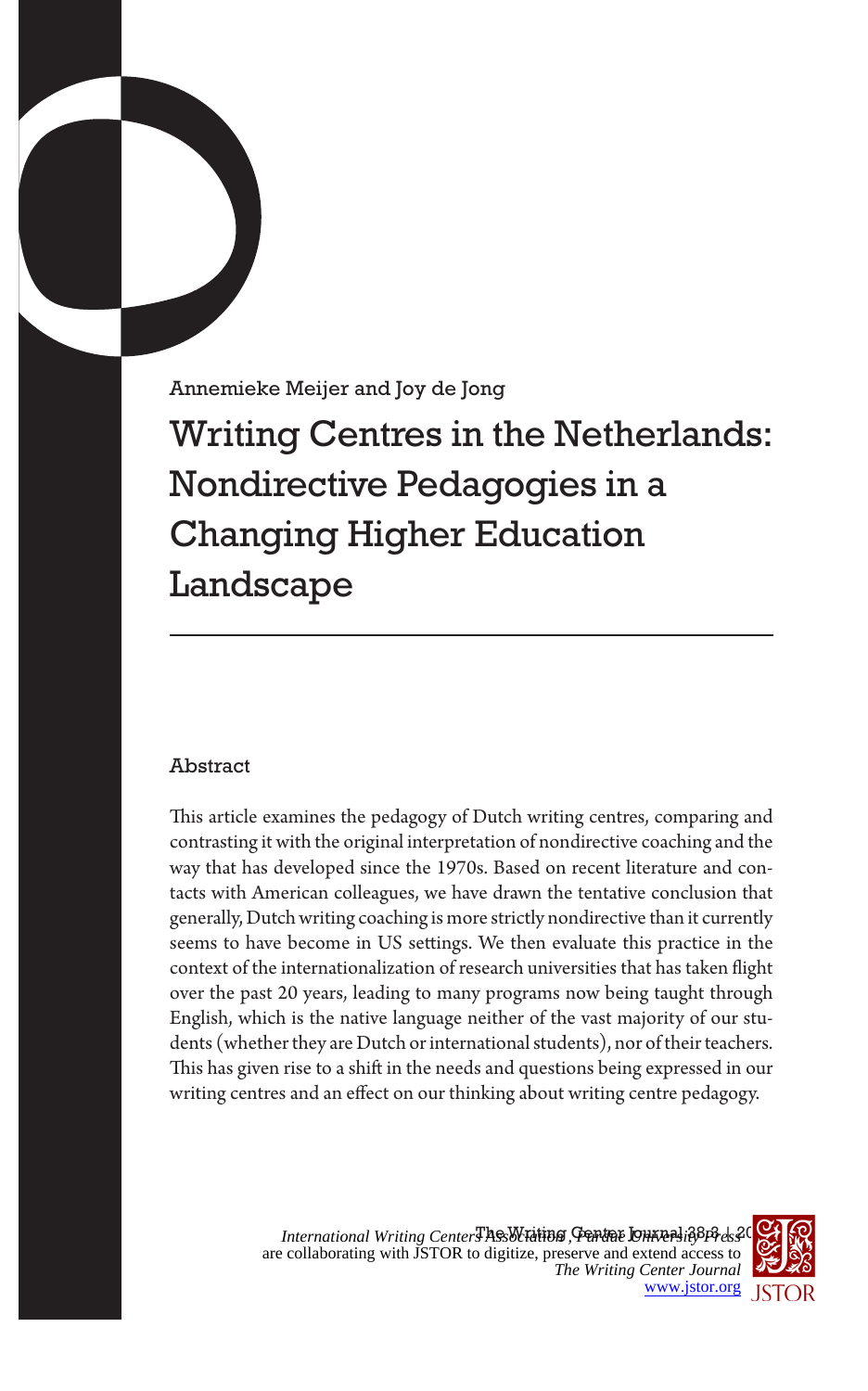This article positions itself in the context of a global development: philosophical and pedagogical questions raised by changing student populations. It examines how the "Englishization" of higher education in the Netherlands is impacting the choices that Dutch writing centres have traditionally made in situating themselves on the directive-nondirective continuum. We aim to illustrate the radical nature of nondirectiveness in Dutch writing centre pedagogy and contextualize it within the far-reaching implications of internationalization and the shift towards the use of a nonnative language of instruction—a shift occurring in Europe over the last 20 years but one only recently begun in the Netherlands. English-Medium Instruction, in which tertiary education takes place in a linguistic space that is fundamentally alien to both the majority of students and their lecturers, has made us rethink the essence of what writing centres aim to achieve by reassessing the boundaries between coaching and teaching, the role of feedback, and the needs of a diversifying student population.

## Writing in Dutch Higher Education

The Netherlands is a small, densely populated, northwestern European country with some 17 million inhabitants. Higher education in the Netherlands is offered at two types of institutions: *hogescholen*, or universities of applied sciences, which include institutions specializing in a particular field, such as agriculture, fine and performing arts, or educational training, and fifteen *universiteiten*, or research universities. Since September 2002, the higher education system in the Netherlands at both types of university has been organized around a three-cycle system consisting of bachelor's, master's and PhD degrees; this system conforms to the teaching at the tertiary level according to principles agreed to in the Bologna process (an intergovernmental cooperation of 48 European countries, the goal of which is to ensure comparability in the standards and quality of higher-education qualifications)*.* Students typically enter university bachelor's programs at age 18 and master's programs at 21.

In the 1990s, Dutch research universities began offering programs in English, thus attracting students from other parts of Europe and beyond. Driven partly by ideological and political—or even idealistic—motives and partly by financial considerations in an increasingly competitive higher education market (since students from abroad often pay higher fees), English-Medium Instruction quickly gained momentum. Approximately 75% of programs at the master's level in the Netherlands are now taught through English instead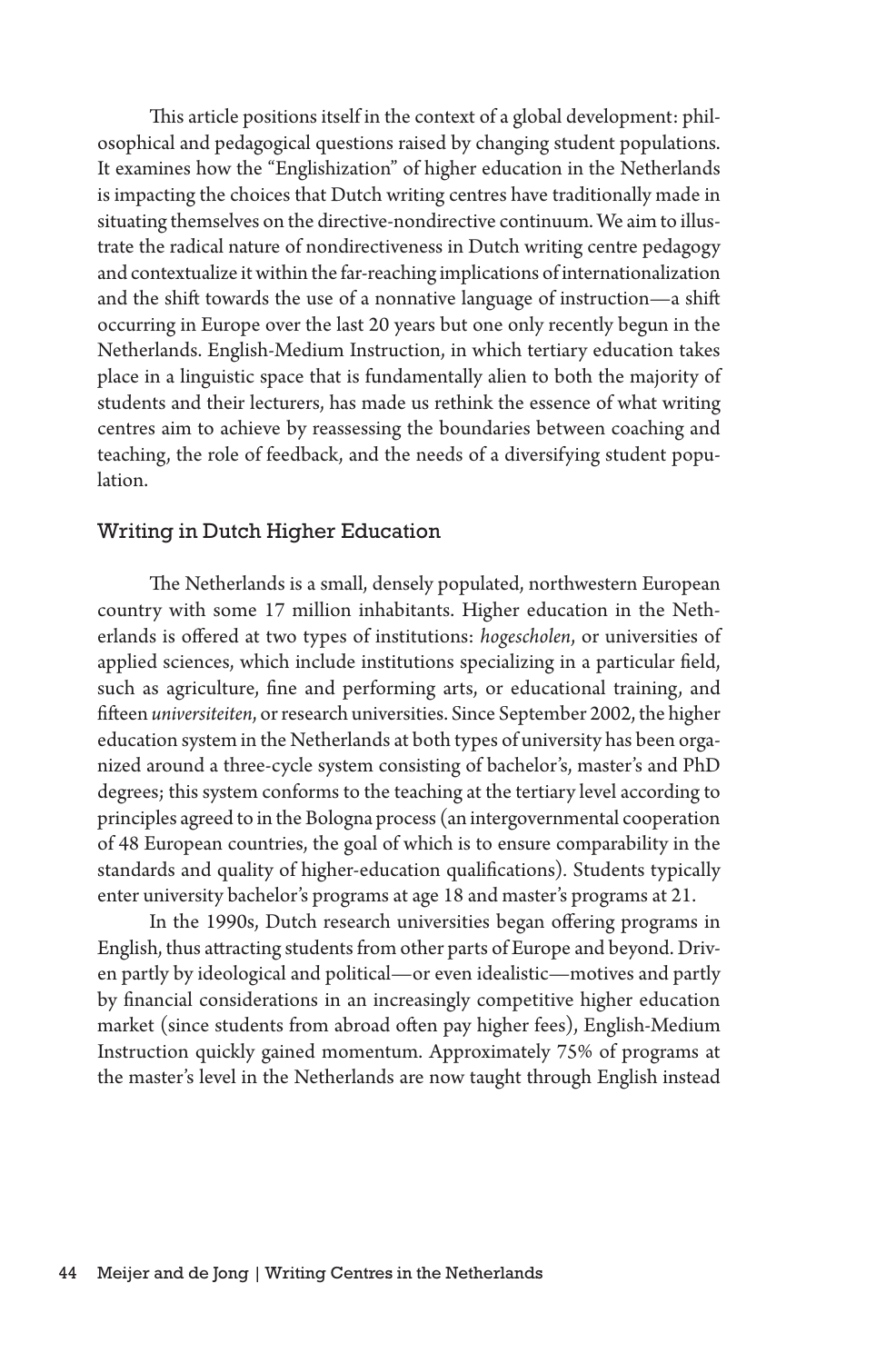of Dutch, and increasing numbers of undergraduate courses are switching the language of instruction, too. $<sup>1</sup>$ </sup>

The learning objectives of all bachelor's programs, whether taught through Dutch or English, will include in some way or another the claim that graduates will be able to communicate orally and in writing, with partners within and outside the field, in Dutch as well as in English (in master's programs, often in English only). When it comes to teaching academic writing to help students achieve that goal, individual study programs have a lot of freedom. Dedicated "first-year composition" or "Writing 101" courses are rare. Some students are being offered outstanding training in academic writing in English or Dutch, or nothing at all, while other students may find themselves in a firstyear course on "academic skills," usually offering a few writing lessons and a writing assignment, but also presentation skills, study skills, information skills, or more. Writing assignments in the curriculum often just serve as summative assessment. Practically all bachelor's programs will require students to do an individual research project in the final year: the bachelor's thesis. The study load of the thesis varies among faculties, departments, and programs; a range of 15 to 25 pages (or between 5 and 15 European Credit Transfer Equivalent points) is considered normal. The master's thesis usually comprises 25–50 pages.

**Writing centres.** As in many European countries, writing centres are a relatively new phenomenon in Dutch higher education institutes. However, the number of Dutch writing centres is increasing. Before 2004, writing support would be offered either through language centres or through centres for study skills. The first facilities for individual peer-to-peer-tutoring were set up in 2004, one in Groningen as part of a curriculum course called "Writing tutoring," and a separate writing centre in Nijmegen where tutoring was offered as a job opportunity for students. Both initiatives were inspired by what colleagues had seen abroad through coincidental contacts with colleagues in, for example, Germany, South Africa, and the United States. Since 2008, the number of writing centres has grown steadily to currently 20.

There is quite a bit of variation between these centres in terms of organization and size. While most centres operate with student peer tutors, in some centres faculty or staff carry out the writing consultations. Some centres offer services for the entire university (sometimes embedded in the university library), while others are part of a specific department and serve the students of one particular program only (for the organization of Dutch writing, see

<sup>1</sup> In this article, we will focus on the Dutch system because we are most familiar with it, while realizing that the landscape in Dutch-speaking Belgium is quite similar. Moreover, we will focus on research universities more than universities of applied science because that is where writing centres started and where they flourish most.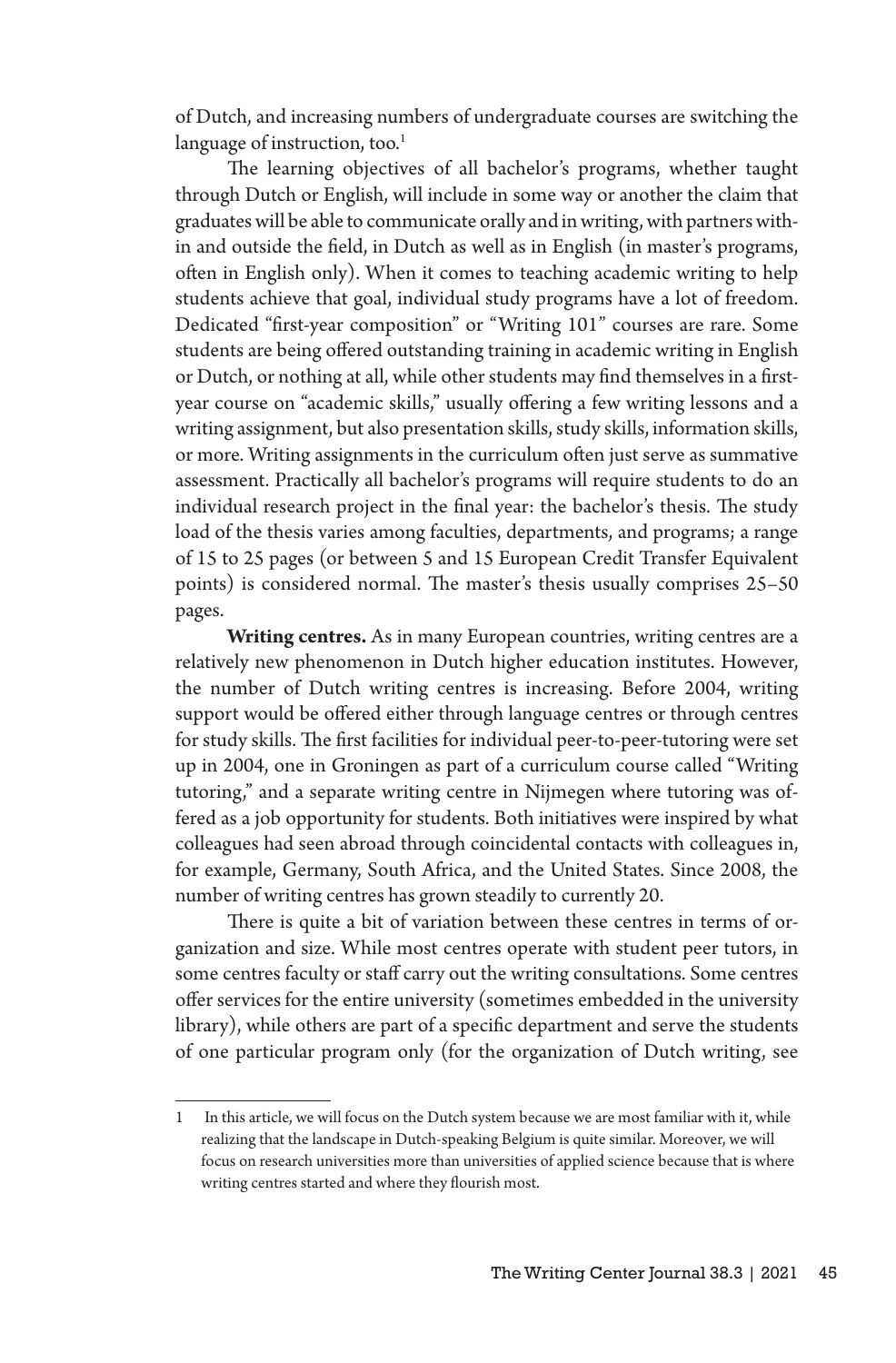Waanders, 2020). This explains the large variation in size (between 120 and 2,100 sessions annually). Most serve students at both BA and MA levels; in some centres, the focus is on the final thesis while in others, most sessions revolve around shorter term papers. All of the centres, however, offer free individual tutoring sessions, and most centres will ask students to send their texts in beforehand, providing the tutor with the opportunity to prepare the most fitting strategy. Typically, writing centres are not based in a Dutch or English Department, but work independently from the universities' curricula. This means that Course Based Tutoring (Corbett, 2015, pp. 40–41) is an exception.

The topics discussed during tutorials fall into three categories. To understand this classification, it is important to realize that in virtually all courses, writing assignments are intended to train students in reporting the results of small-scale research projects, whether empirical or literature research. Moreover, in many writing centres, most sessions concern master's or bachelor's theses. These sessions cover a variety of topics: first, the writing process in general, including such issues as writer's block, the lack of an overview, task orientation, and planning; second, the research itself, including formulating central and sub-questions, goals, methods, as well as managing theory; and third, the text organization, including effective paragraphing and argumentation. In general, our writing centres focus more on higher-order concerns than lower-order ones: approximately 80–85% of topics discussed during tutoring sessions concern issues of structure (of the process, the research, and the text). Finally, and we will return to this below, approximately 15–20% of students' questions concern lower-order concerns, such as style, linguistic issues, referencing, and layout.

Dutch and Flemish instructors of academic skills at both research universities and universities of applied sciences are organized in a scholarly organization which convenes an annual conference and maintains a website (https://www.nacv.nl/). In 2016, a special interest group on writing centres was set up; since then, its 40 or so members meet twice a year to discuss practice and develop joint research activities. Many writing centre professionals also participate in activities hosted by the European Association for the Teaching of Academic Writing and European Writing Centers Association.

*Pedagogical choices***.** Partly because of the small size of the country, partly because of the pivotal role played by one or two directors in the development of the Dutch writing centre scene, Dutch writing centres share a broad consensus on writing centre philosophy. After the first centres were set up at the start of this century, their directors quickly agreed upon their choice of pedagogy, which they summarized as "nondirective on the product and more directive on the process." In the years that followed, while some centres suffered budget cuts and had a hard time convincing university boards to continue their support, the one in Nijmegen grew, prospered, and became a source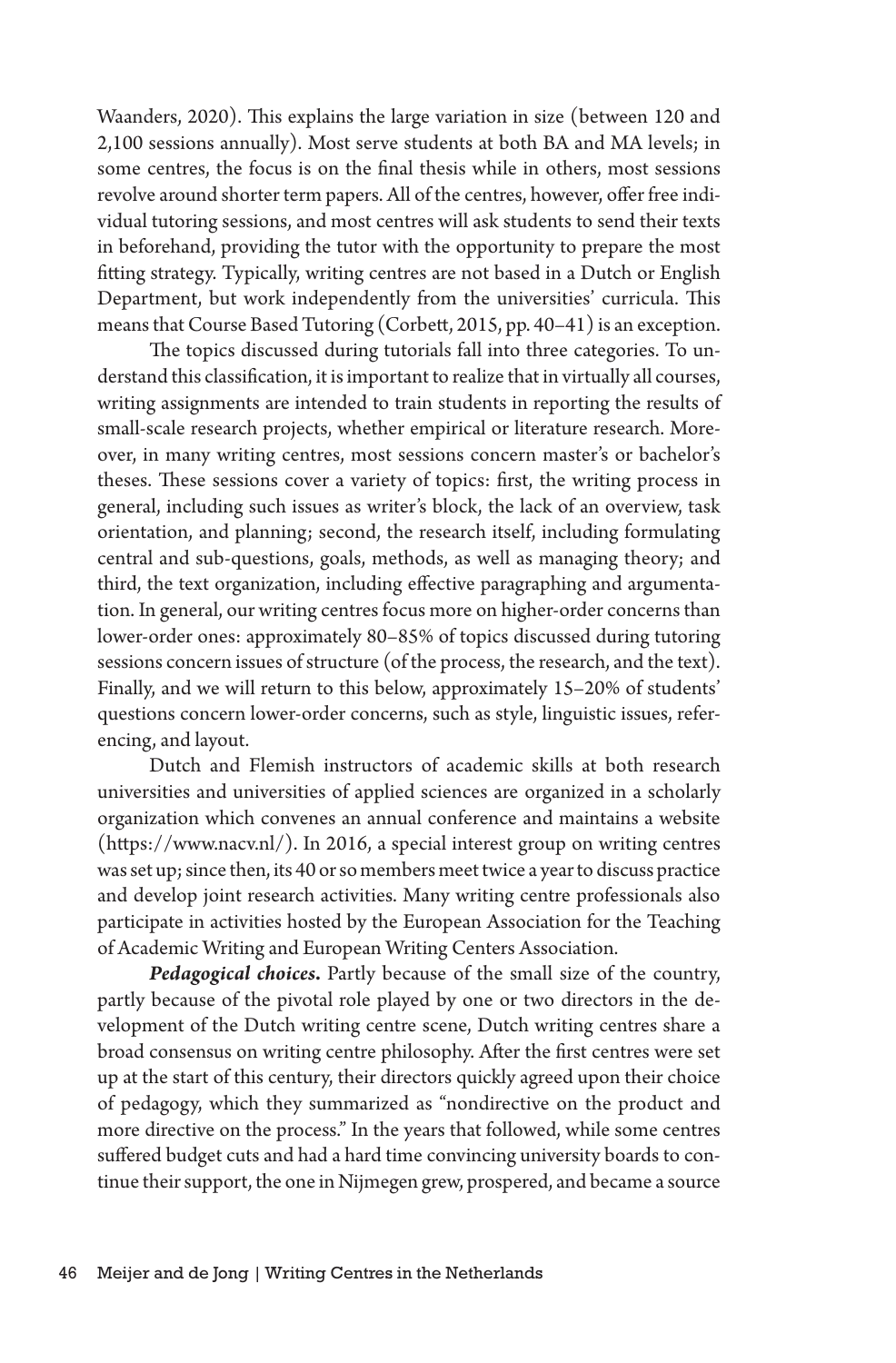of inspiration and training. This exchange of knowledge and materials led to similar set-ups at other universities. Peer tutor days were organized, and, in due course, peer tutors became initiators and coordinators of new writing centres.

On the continuum of directive to nondirective pedagogies (see for instance Carino, 2003; Corbett, 2015), the pedagogy that has developed and is shared among most centres in the country can be said to be radically nondirective. Crucially, Dutch tutors are taught to focus on strategies for the process and strongly discouraged from giving feedback on or suggestions for the product, the text. This is not so much because we are motivated by ethical perspectives on the nonhierarchical relationship between a peer tutor and a student, nor because of a fear of "plagiarism" (cf. Carino, 2003). Instead, the rationale is partly practical: because of the decentralized nature of the teaching of academic writing in the curricula, it would be dangerous to pretend that we know, for example, how a particular first-year psychology paper should be structured, what citation system should be used in this biology essay, or whether or not the introduction of an anthropology thesis contains a research question. Most important, however, we believe that a nondirective approach is a more effective tool for empowering students to become more independent in evaluating and improving their own writing. We recognize ourselves in the following definition:

In non-directive coaching, the individual or group is the expert and they set the agenda. The coach helps them to think through that agenda and then apply their own expertise to achieve the outcomes they want […] Non-directive coaching is facilitative. It is based on reflective learning and structured problem solving. The coach requires knowledge only of how to help people learn and problem-solve for themselves. (Braddell, 2017, p. 6)

Our underlying pedagogical perspective is pictured in Figure 1:

## **Figure 1:**

*Pedagogical Perspective in Writing Centres in the Netherlands*

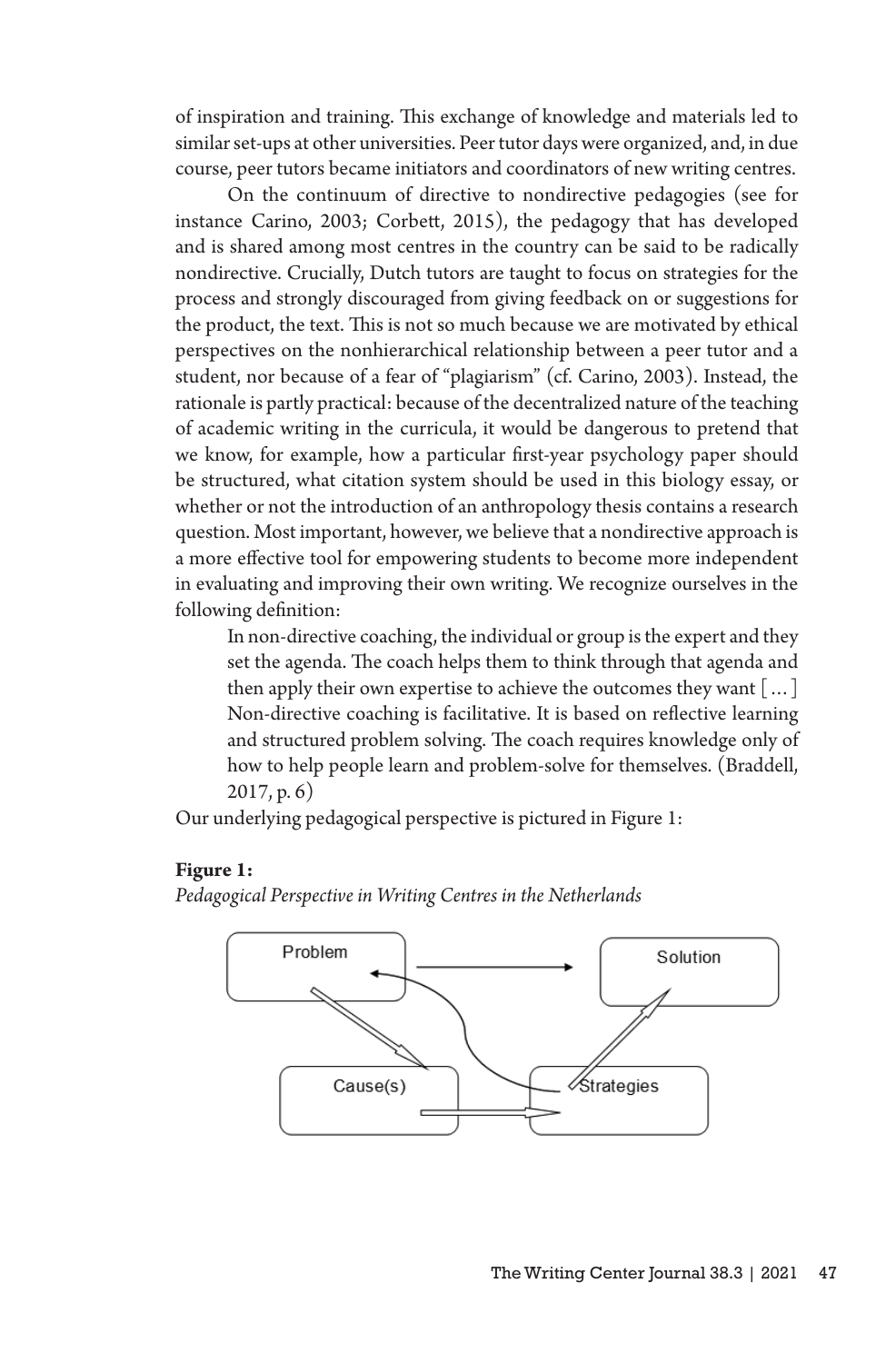What we teach our writing tutors to do is to follow the alternative route and take the "detour" to a solution via causes and strategies, which is radically different from what most instructors or thesis supervisors do when discussing a text with a student (see de Jong, 2006). In a writing centre session, tutor and tutee will try to analyze the problem, find the causes, and practice strategies for detecting a problem and solving it. The emphasis is on strategies that can be used in similar situations, thus aiming to prompt transfer of knowledge and produce a long-term effect on the student's writing skills. Preconditional for this transfer is that the tutor explicitly presents what is done during a tutoring session as a transferable strategy, one that the writer can use again to evaluate and improve their writing. For instance, in one of our centres, a form lists "Steps to find out which text type is expected" (see De Jong, 2017). The steps include analyzing the rhetorical problem (audience, goals, and reflecting on what content, structure, and style would help achieve those goals); looking for guidelines; finding examples; analyzing content, structure, style, and mechanics; comparing those findings to the results of the rhetorical analysis; and, finally, checking web sites for additional information. Because writers can use this form repeatedly for any future question on a genre or section, we see it as a sustainable and empowering tool.

We regard the nondirective approach as a pedagogical rather than a conversational principle. Instead of being related to the way in which a writing tutor communicates ideas and suggestions to the student, it is, in our view, a didactic position adopted by the tutor. This approach distinguishes us from a common thread in writing center literature that identifies various forms of didactic, albeit Socratic, methods as nondirective tutoring. A case in point would be an example of a tutor-student interaction, put forward by Peter Carino, that he says, "illustrates non-directive peer tutoring at its best" (Carino, 2003, pp. 103–104):

**Tutor**: *You seem to have your thesis at the end and the first parts talks about steps in the experiment. Is that the way you want it?*

**Student**: *Yes, we are supposed to use an inductive pattern and draw a conclusion.* **Tutor**: *Ok, that's good. Now, on the third page you talk about mixing the chemicals and then heating them, but you don't explain why. Do you see what I mean? Could you add a transition to get the reader from one to the other?* **Student**: *Yes, I could say how I mixed the chemicals until they got syrupy, that's how they should be, before I put them on the Bunsen burner, something like "Once the chemical thickened to reddish syrupy consistency, they were placed on the Bunsen burner." And then add some stuff about the temperature …* **Tutor**: *Yes, that would really help.*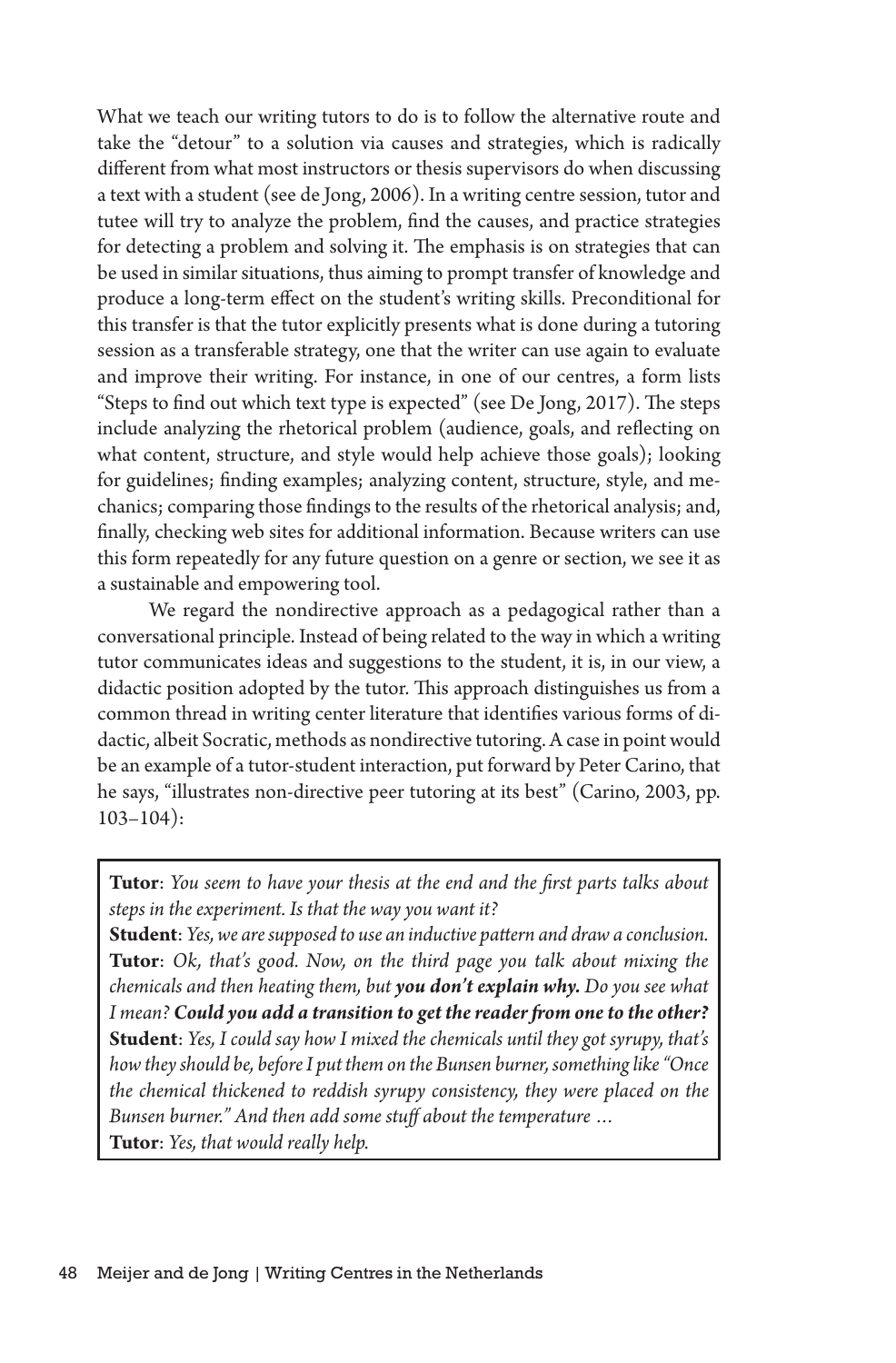Contrary to Carino, we find the tutor's suggestion (in bold) in the above paragraph to be quite directive, according to our standards. The tutor indicates a problem ("you don't explain why") and suggests a solution ("could you add a transition"), including a reason why this would be a good idea ("to get the reader from one to the other"). While, admittedly, in terms of rhetoric, this behaviour might be called "nondirective" (because the tutor does not explicitly tell the student what to do), we would argue that the underlying didactic situation is one in which the tutor is being quite the opposite—bluntly put, they are hedging in order to leave room for the writer to ignore their very directive advice. In our current practice, the tutor would start by testing whether the writer agrees that there is, potentially, a problem in the text: "At some point, I found it difficult to understand why exactly you carried out certain procedures. What might be the response of your readers?" The tutor would then go on to ask questions, such as

Do you know what information your readers expect or need? Can you take another look and try to discover what information you do provide? Do you have any ideas what places in your text could benefit from such additions? Are there other passages in your text that may benefit from a similar closer look? … Do you know now how you could identify those? … And what will you do when you've found them?

*English-Medium Instruction***.** The Dutch and international students who come to our centres are ever more often studying in English-taught programs. This phenomenon is referred to as English-Medium Instruction or, alternatively, Education (EMI or EME) or Integrating Content and Language in Higher Education (ICLHE).

It is difficult to overestimate the impact of this language shift: in the European higher education context, it means not only do students learn in, but also instructors teach in an additional language. Many lecturers report feeling "different," less flexible, less likely to use humour, less effective, or less thorough (see, e.g., Airey, 2011; Kling Soren, 2014). For students, learning in English means that they often lack authentic linguistic input: the implicit learning of codes and conventions that happens in classrooms where a common native language is shared cannot be taken for granted in the EMI classroom. To make it possible for students to learn the language of a discipline in conjunction with the content, instructors would need to provide scaffolding and pay explicit attention to the instructional language, which is something that many higher education lecturers believe is not part of their brief (cf. a paper on this topic with the telling title "I don't teach language" [Airey, 2012]). In fact, it has rightly been argued that the term *EMI* is more applicable in many northern European higher education contexts than *ICLHE*, since most programs simply assume that instructors and students have acquired the necessary language level previously and do not consider the teaching of English language skills as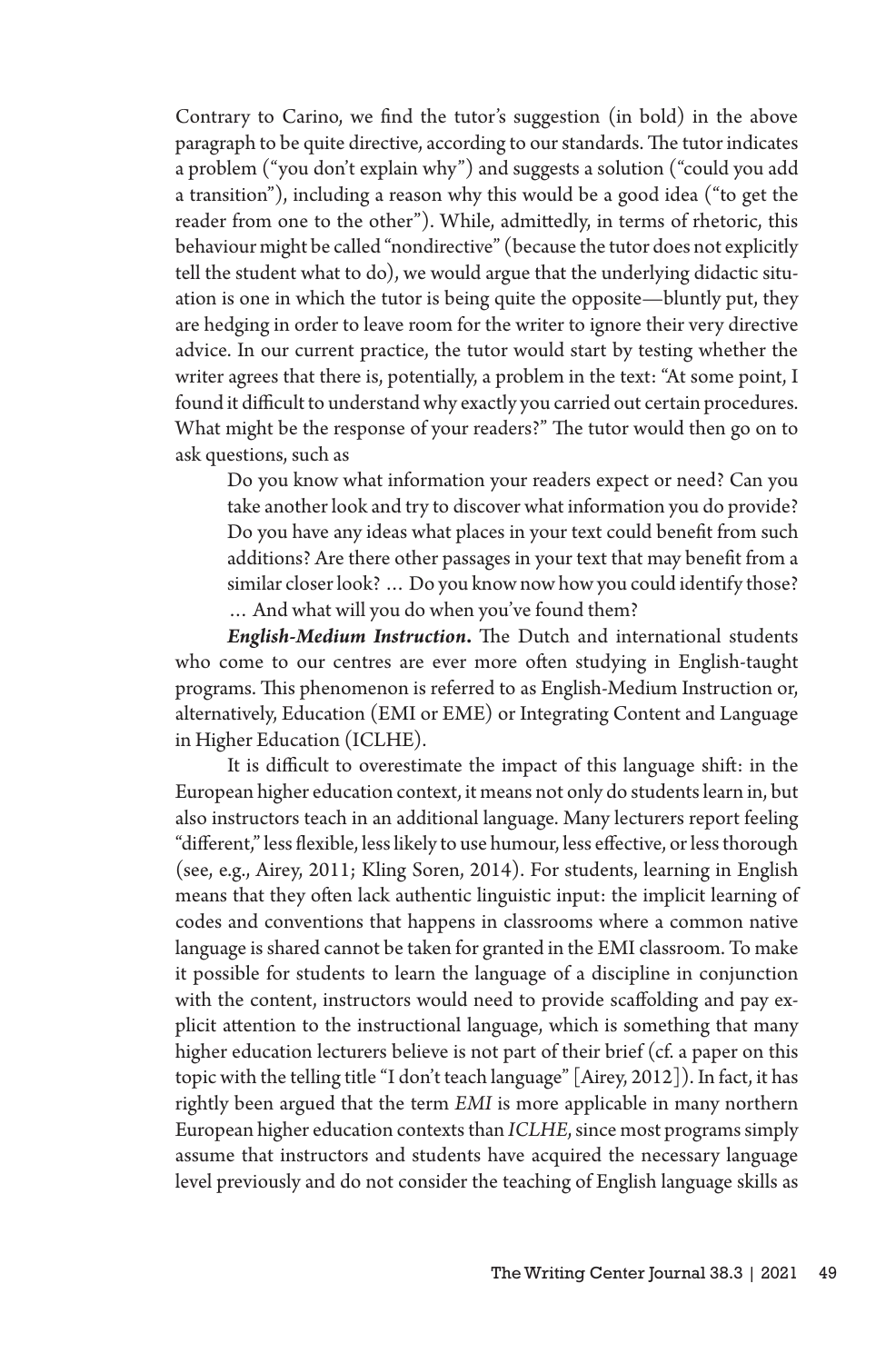one of the learning goals; English is merely the vehicle through which content knowledge is taught (Schmidt-Unterberger, 2018). Although the effect of being taught in an additional language on students' acquisition of content has received attention (Airey, 2011; Doiz, Lasagabaster & Sierra, 2013), not much has been written specifically on the teaching of writing in an EMI context (on the potential of collaborations between content teachers and language teachers, see most recently, Eriksson, 2018).

In our writing centres, this internationalization means that more and more sessions are held through the medium of a language that neither the tutor (peer or faculty member), nor the student may feel entirely confident and comfortable using. This is especially important given our radically nondirective approach, in which tutors will not give feedback on a text but coach the student into developing strategies. Internationalization is affecting our practices in a number of related ways. First, perhaps most notably, it adds an extra challenge to the already complex set of aims that a writing tutor tries to achieve; to adequately discuss complex content and deal with the emotions that, as is well known, often accompany a writing process are simply more difficult in an additional language, no matter how advanced one's proficiency in English.

Second, we notice that the dynamic between tutor and student is sometimes complicated further because some non-Dutch students, especially those from educational cultures characterized by significant power distance between students and teachers, may find it difficult to accept the fact that their writing tutor is "only" a student and will not "simply" evaluate their work and give instructions on what to improve (on the topic of power and authority in the writing centre context, see Carino, 2003; Girgensohn & Macgilchrist, 2018).

Third, and most importantly, we have noticed a distinct increase in requests for explicit feedback. Obviously, the challenges of academic writing in a nonnative language are even bigger than those of writing in one's native tongue, and many students—especially incoming international students but also Dutch students starting an English-taught master's program after completing a Dutch-taught bachelor's program—turn out to need reassurance and instruction. This includes, but is not limited to, questions about lower-order concerns. Obviously, this situation causes dilemmas: providing direct feedback goes against our philosophy and requires detailed knowledge of disciplinary linguistic conventions that most of our peer tutors do not possess. We are keenly aware, however, of the reasonableness of the students' call for help.

The challenge we need to address, therefore, is how to adapt our pedagogy to the new context. What can we do? In our professional discussions, three broad themes emerge. To start with the role of our peer tutors, we need to explore what the shift to an additional tutoring language means for them, using the expanding literature on lecturers' experiences in EMI contexts as a starting point. It is likely that many peer tutors will need and benefit from training in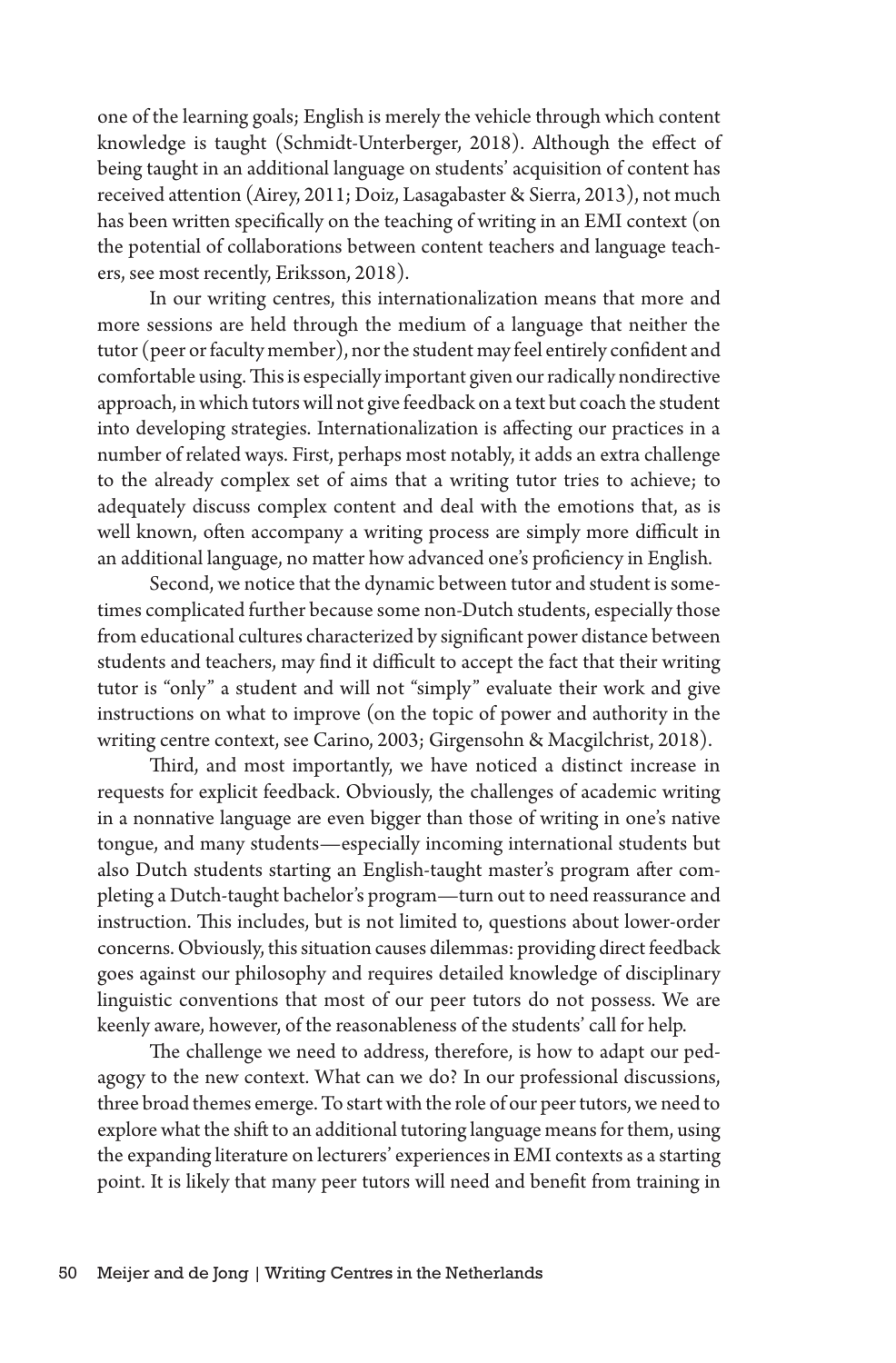tutoring language, including the vocabulary needed to perform the didactic role that we require from tutors. Similar to EMI instructors, who need to develop special competencies in order to achieve their didactic and communicative goals, writing tutors have to have access to an advanced toolbox of coaching language.<sup>2</sup>

In addition, we will need to reexamine our pedagogy in the light of intercultural communication. We realize that our way of interpreting and applying nondirective peer tutoring fits well into the famously nonhierarchical nature of Dutch society, in which students learn from a very young age to interact with parents and teacher on an equal footing. When working with international students, peer tutors will need to take more time to discuss strategies, not by simply explaining what they are used to doing in a tutoring session, but by asking students what they have been used to and how they feel about following a nondirective approach. With students who are unfamiliar with Dutch educational culture, this conversation and evaluation will probably have to take place several times through the process.

Perhaps the most pressing question, finally, is how to respond to the increased call for explicit feedback, or "information provided by an external agent regarding some aspect(s) of the learner's task performance, intended to modify the learner's cognition, motivation and/or behaviour" (Duijnhouwer, 2010, p. 16). We recognize that students writing in additional languages in an EMI context need "cultural informants" (Myers, 2003, p. 55) and are aware that if we want to continue empowering them as writers, we will need to find ways of meeting their needs. So what kind of information about writers' performance could our peer tutors give? The initial step will always be to explore how far a writer can get when they are offered a strategy to give themselves feedback. For instance, a writer wondering whether their text is "academic enough" will first be asked to define what they think "academic" means (e.g., content, argument, structure, style, referencing?), what the criteria might be, and how these can be assessed in a text. Perhaps the writer will be asked to find and bring to the next session a model to analyze. If this strategy does not work, a tutor might offer a reader's response by explaining their impressions of the text at hand while emphasizing the individual nature of this response (in other words, another tutor may have a different impression). In a decentralized curriculum in which different departments and programs apply different criteria for what constitutes good academic writing, and in which writing conventions are very much situated in particular disciplines, we do not want the quality of our tutoring to depend on the accidental knowledge that a tutor may have of a

<sup>2</sup> For instructors' competencies, see, most recently, the 2018 special issue of *The International Journal of Bilingualism and Bilingual Education on Content and Language Integration in Higher Education: Instructional Practices and Teacher Development*.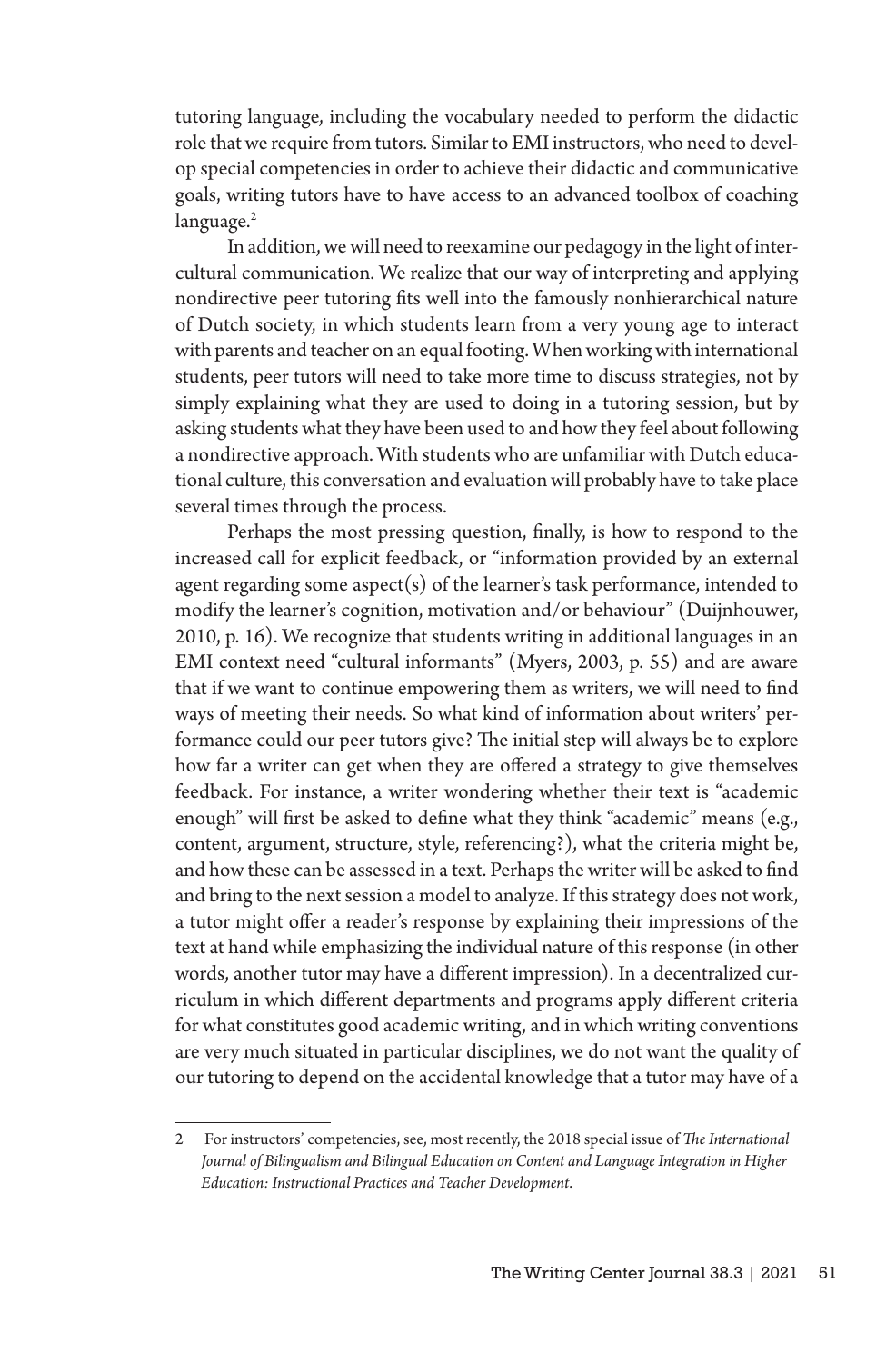specific discipline. That is why, thus far, our peer tutors have been told to refrain from evaluating text quality.

Given the developments sketched above, however, we may consider expanding the writing tutor's terrain by training some tutors to be language tutors, too, in both Dutch and English. The type of tutoring that this would require is a matter of debate: it may need to be more directive, as suggested by Vivian Cook (n.d.), but there may also be possibilities on the nondirective part of the continuum. We are currently exploring the potential for application in a writing centre context of Canagarajah's (2013) concept of translingual practice (see Brinkschulte, Grieshammer, & Stoian, 2018, about the potential of using students' multilingualism; see also Olson, 2013). We also see potential in approaches based on modelling (Harris, 1983; Clark, 2001; Shamoon & Burns, 1995). It may turn out that this type of writing support is more suited to specialized language centres (cf. Corcoran, Gagné, & McIntosh, 2018, who suggest providing "a list of reasonably-priced and vetted editorial services" [p. 19]). That way, more stakeholders can be included to collaborate in developing effective approaches to deal with the consequences of internationalization and Englishization.

Ultimately, the question revolves around definitions of and conceptual boundaries between activities. For instance, do we believe that giving feedback on a text is part of writing centre work? When does coaching or tutoring become teaching? Perhaps we should decide that if our current pedagogical approaches do not work to address certain needs, it is better to organize separate courses or workshops, which would have the advantage of providing clarity to students about the differences in pedagogical approaches. Alternatively, we could try to develop new strategies that *can* deal with linguistic textual aspects without violating the nondirective principles. Clearly, the new internationalized higher education scene presents a challenge for our writing centres. We are aware that a number of students will not be well served by writing centres if we stick too closely to our chosen didactic approach. As writing centre professionals, we therefore need to continue experimenting with new approaches that serve our students in a changing context and also do justice to our pedagogical principles.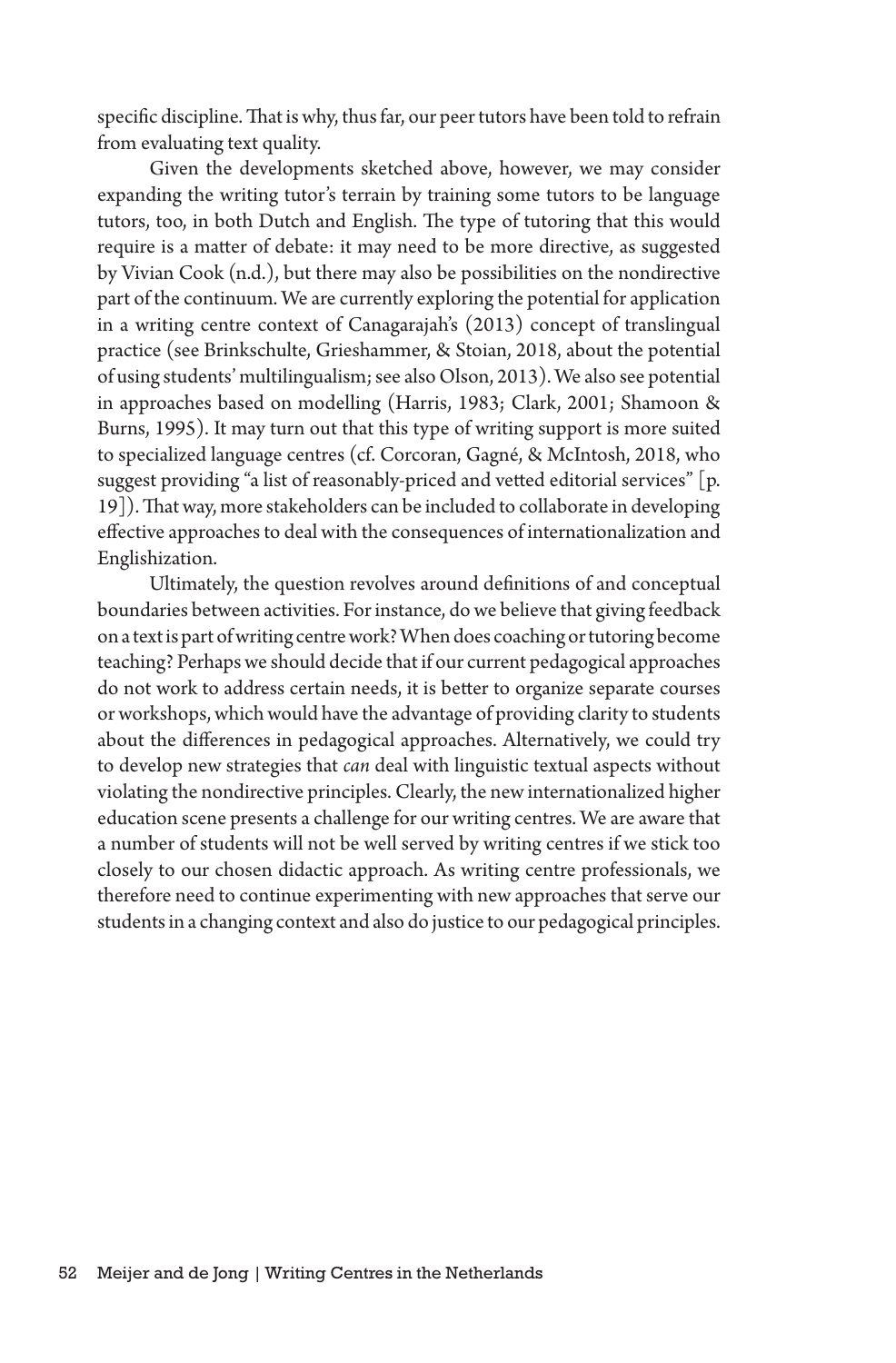## References

- Airey, J. (2011). Talking about teaching in English: Swedish university lecturers' experiences of changing teaching language. *Ibérica: Revista de la Asociación Europea de Lenguas para Fines Específicos (AELFE)*, *22*, 35–54.
- Airey, J. (2012). I don't teach language. The linguistic attitudes of Physics lecturers in Sweden. *AILA Review*, *25*, 64–79.
- Braddell, A. (2017). *Citizens' curriculum guide to non-directive coaching*. Leicester: The Learning and Work Institute.
- Brinkschulte, M., Grieshammer, E., & Stoian, M. (2018). Translingual academic writing at internationalised universities: Learning from scholars. *Journal of Academic Writing, 8*(2), 150–160.
- Canagarajah, S. (2013). *Translingual practice: Global Englishes and cosmopolitan relations*. London & New York: Routledge.
- Carino, P. (2003). Power and authority in peer tutoring. In M. A. Pemberton & J. Kinkead (Eds.), *The Center Will Hold: Critical Perspectives on Writing Center Scholarship* (pp. 96–113). Logan, UT: Utah State University Press.
- Clark, I. (2001). Perspectives on the directive/non-directive continuum in the writing center. *Writing Center Journal*, *22*(1), 33–58.
- Cook, V. (n.d.). Reflections on directive and non-directive practices in the Writing Center. *Midwest Writing Centers Association.* https://www. midwestwritingcenters.org/reflections-on-directive-and-nondirectivepractices-in-the-writing-center/
- Corbett, S. J. (2015). *Beyond dichotomy: Synergizing writing center and classroom practices*. Fort Collins: The WAC Clearinghouse.
- Corcoran, J., Gagné, A., & McIntosh, M. (2018). A conversation about "editing" plurilingual scholars' thesis writing. *Canadian Journal for Studies in Discourse and Writing/Rédactologie*, *28*, 1–25.
- Doiz, A., Lasagabaster, D., & Sierra, J. M. (2013). Future challenges for English-Medium Instruction at the tertiary level. In A. Doiz, D. Lasagabaster, & J. M. Sierra (Eds.), *English-Medium Instruction at Universities: Global Challenges* (pp. 213–48). Bristol: Multilingual Matters.
- Duijnhouwer, H. (2010). *Feedback effects on students' writing motivation, process, and performance.* [Doctoral dissertation, Utrecht University]. Utrecht University Repository.
- Eriksson, A. (2018). Redesigning a discipline-specific writing assignment to improve writing on an EMI programme of engineering. *Journal of Academic Writing*, *8*(2), 48–66.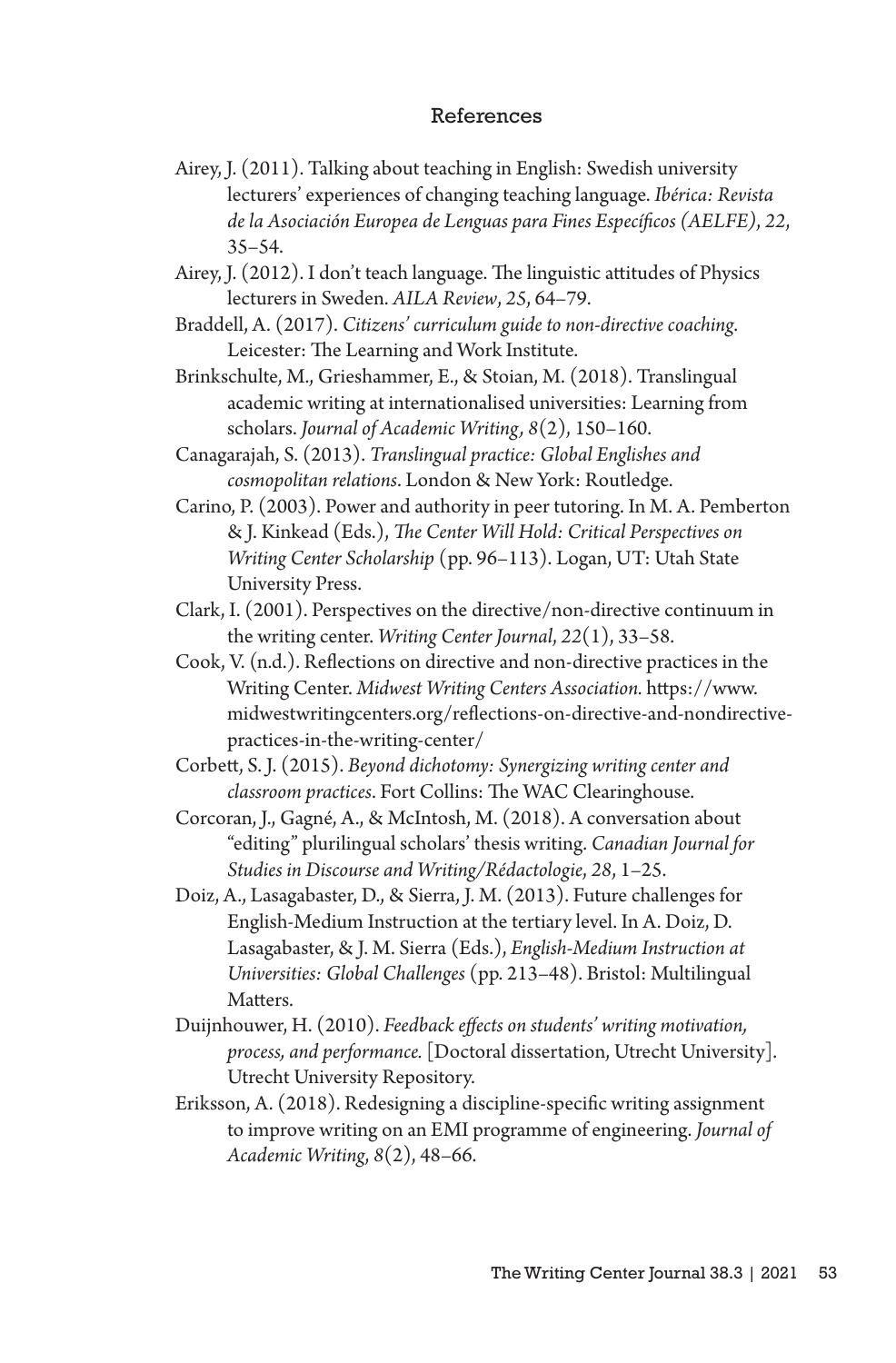- Girgensohn, K. & Macgilchrist, F. (2018). Autonomous writing groups and radical equality: An innovative approach to university writing. *Canadian Journal for Studies in Discourse and Writing/Rédactologie, 28*, 79–102.
- Harris, M. (1983). Modeling: A process method of teaching. *College English*, *45*(1), 74–84.
- Jong, J. de (2006). *Uitgesproken complex. Interactie tussen scriptieschrijvers en begeleiders* [Outspoken complexity. Interaction between thesis writers and supervisor]. [Doctoral dissertation, Universiteit Utrecht]. Utrecht University Repository.

Jong, J. de (2017). *Effective strategies for academic writing.* Bussum: Coutinho.

- Kling Soren, J. (2013). *Teacher Identity in English-Medium Instruction: Teacher Cognitions from a Danish Tertiary Education Context.* [Doctoral dissertation, University of Copenhagen]. https://tel.archives-ouvertes. fr/tel-00863816/document
- Myers, S. A. (2003). Reassessing the 'proofreading trap': ESL tutoring and writing instruction. *Writing Center Journal*, *24*(1), 51–67.
- Olson, B. (2013). Rethinking our work with multilingual writers: The ethics and responsibility of language teaching in the writing center. *Praxis: A Writing Center Journal*, *10*(2).
- Ryan, L., & Zimmerelli, L. (2016). *The Bedford guide for writing tutors*. Sixth edition. Boston/New York: Bedford/St. Martin's.
- Shamoon, L. K., & Burns, D. (1995). A critique of pure tutoring, *Writing Center Journal*, *15*(2), 134-151.
- Schmidt-Unterberger, B. (2018). The English-medium paradigm: A conceptualisation of English-medium teaching in higher education. *International Journal of Bilingual Education and Bilingualism*, *21*(5), 527–539.
- Waanders, W. (2020). Het schrijfcentrum als onderzoeksobject: Een brede verkenning van effectstudies. [The writing center as research object: A broad exploration of impact studies]. *Tijdschrift voor Taalbeheersing*, *42*(3), 227–247.

**Annemieke Meijer** trained as an eighteenth-century scholar and until recently directed the Writing & Skills Centre at the international University College Utrecht.

**Joy de Jong** has been directing Dutch writing centres since 2007, nowadays at Utrecht University. She is a board member of the Dutch/Belgian Networks Academic Communicative Skills, which includes Platform Academic Writing Centres. Joy is author of the book *Effective Strategies for Academic Writing*.